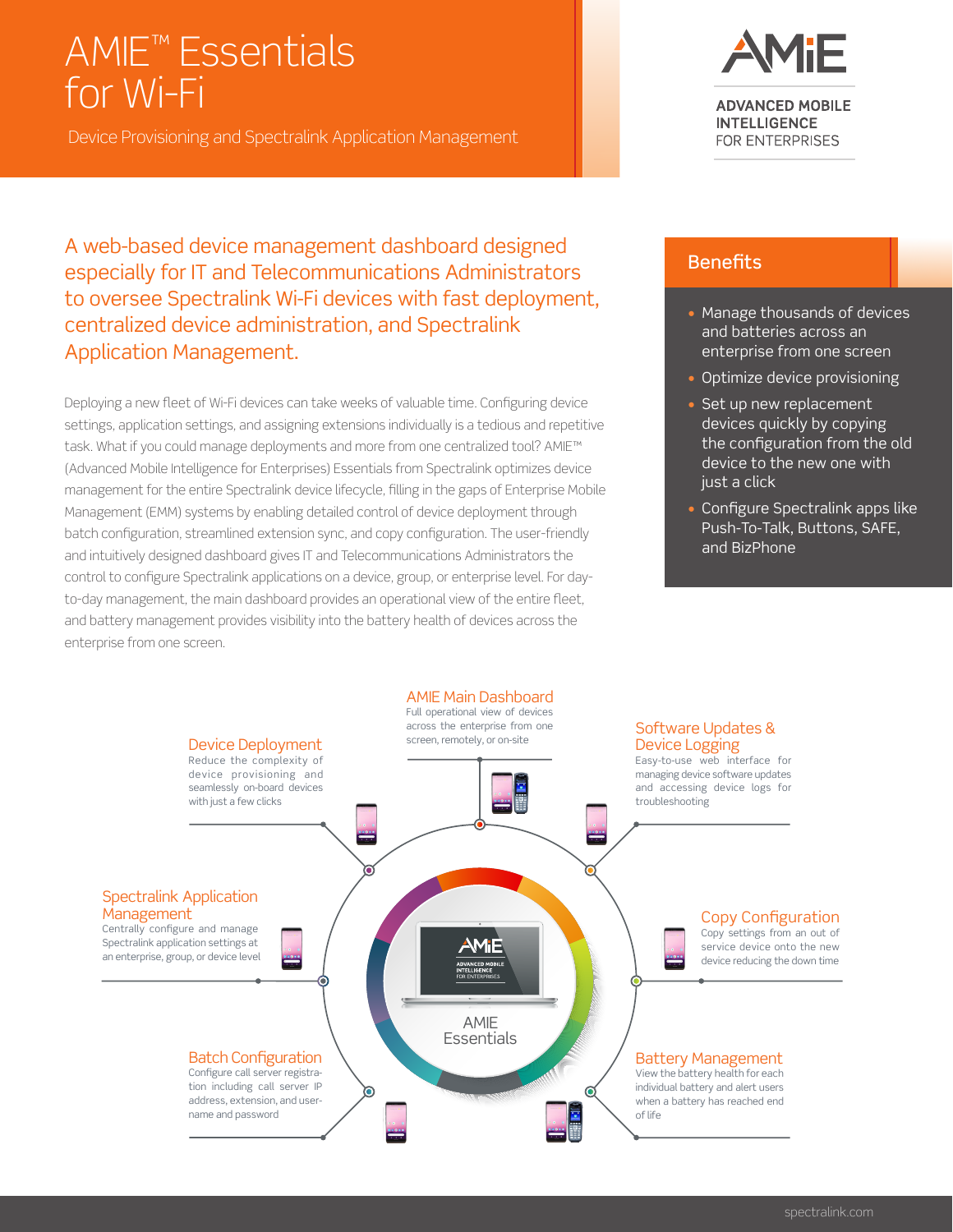

## AMIE Essentials Solves IT Administrators' Biggest Concerns

### 1. Monitor battery health and avoid disruption from depleted batteries

#### **Battery Management (Versity Smartphones & 84 Series Wi-Fi Feature Phones)**

Battery analytics are crucial to the management of shared devices. The battery dashboard provides visibility of battery health for individual batteries and allows administrators to alert users when a battery has reached the end of its life, preventing it from being placed back into the charger and circulated among other mobile workers. This ensures workers are equipped with operational batteries that will last an entire shift, so they can focus on their job and not worry about stopping to charge a device or battery.



### 2. Reduce the complexity of device deployment

#### **Spectralink Application Management (SAM) (Versity Smartphones)**

Spectralink Application Management simplifies deployment so devices can be set up and in the hands of workers within minutes. Easily configure Spectralink applications, like Push-To-Talk, BizPhone, SAFE, Barcode, Buttons, and more, at an enterprise, group, or device level through the intuitive and easy-to-navigate platform. Spectralink utility apps (Device Settings, Logging, SysUpdater, VQO, Web API) previously included in the AMIE Essentials bundle are now pre-loaded onto Versity smartphones for all customers.

#### **• Batch Configuration**

Batch configuration allows administrators to configure Versity smartphone call server registration, including call server IP address, extension, and username and password. EMMs require settings to be entered individually for each device, but batch configuration increases efficiency and allows settings to be configured in batches at the enterprise, group, or user level from one screen.

#### **• Streamlined Extension Sync**

Entering SIP client extensions individually into an EMM can take days of work, but with the Spectralink Application Management tool and the BizPhone SIP client, individual extensions for thousands of devices can be batch uploaded in seconds.

#### **• Copy Configuration**

Copy configuration enables administrators to quickly set up replacement devices. With a few clicks, the configuration from the returned phone will copy onto the new replacement device. The new device can be put into circulation in minutes, reducing the downtime an out-of-service device can cause.